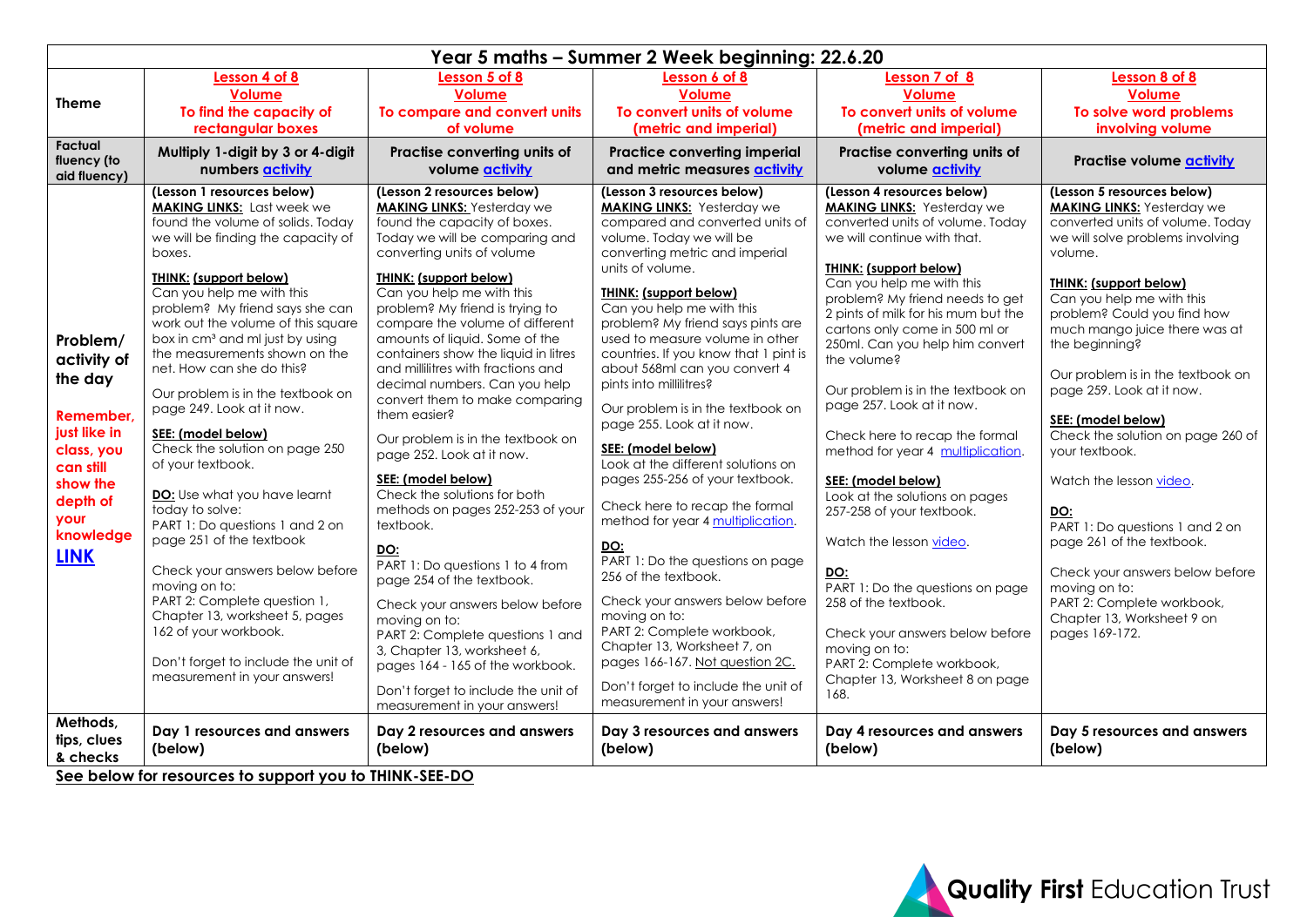## **DAY 1 RESOURCES:**

**THINK:** Our problem is on textbook page 249

My friend says she can work out the volume of this square box in cm<sup>3</sup> and ml just by using the measurements shown on the net. How can she do this?

**DO:** Use what you have learnt today to solve:

PART 1: Do questions 1 and 2 on page 251 of the textbook.

Check your answers below before moving on to: PART 2: Complete **question 1**, Chapter 13, worksheet 5, pages 162 of your workbook.

Don't forget to include the unit of measurement in your answers!

**SEE:** Look at the different ways to solve the problem on page 250 of your textbook. There are10 rows of 10 cubes on the base of the box. **Each cube on the base is 1cm³.** The base of the box is **10 x 10cm³.**4 cm The height of the box is 4cm. We can fit in **4 layers of cubes** into the box. The volume of the box is: **10 x 10cm<sup>3</sup> x 4** = 400cm<sup>3</sup> (That's **10 rows of 10cm³ on its base multiplied by 4 layers)**  Remember, **volume = width x length x height**

You can work out how many cubes there are in each layer by multiplying the number of cubes in the **width** by the number of cubes in the **length**. Then multiply the amount of cubes in each layer by the number of layers (its **height**).

If we were to pour sand or liquid into the box we would find that 400ml would fit into it. So **1 cm³ = 1 ml**



height

enath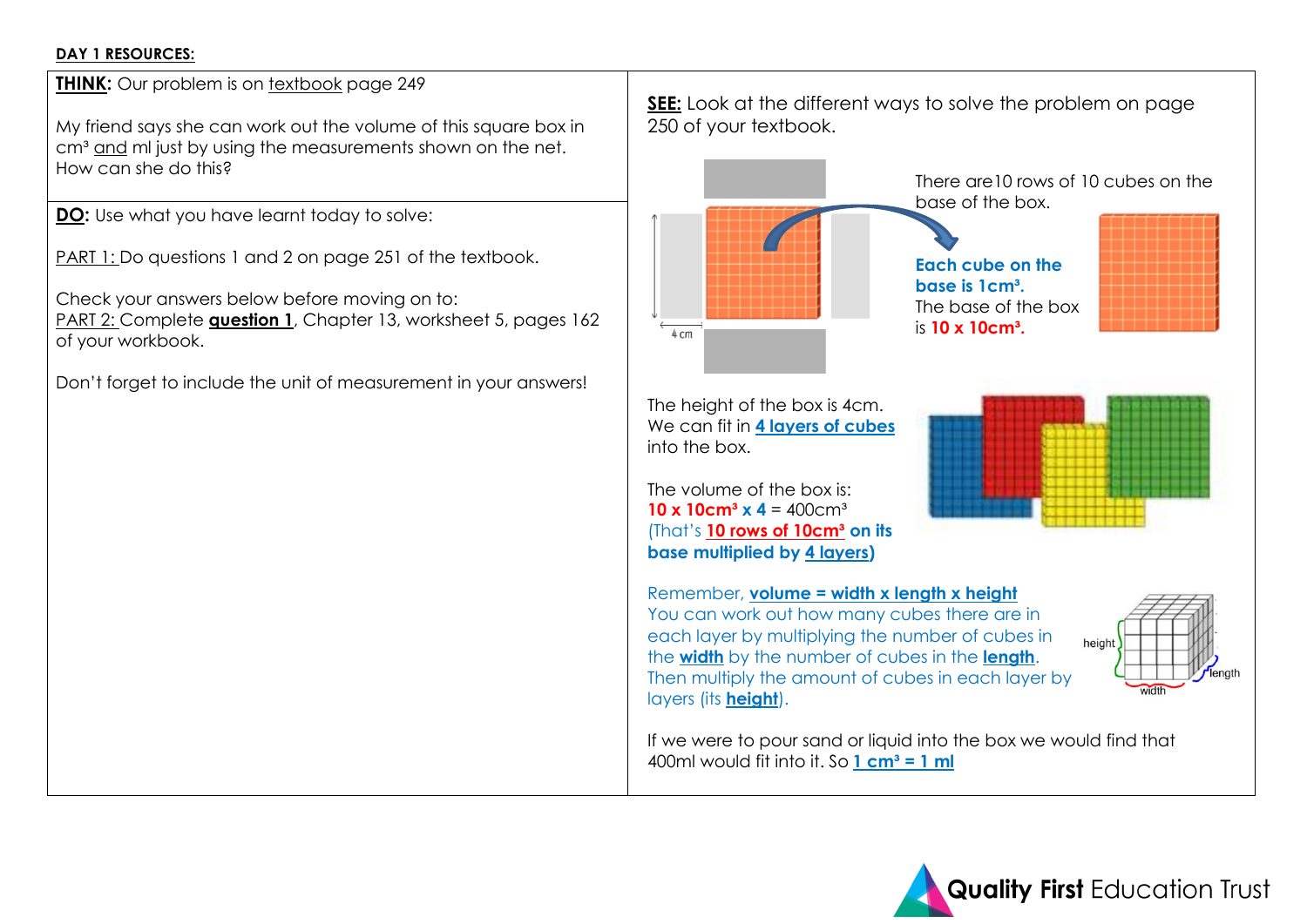## **DAY 2 RESOURCES:**

| <b>THINK:</b> Our problem is in the textbook on page 252.                                                                                                                                                                                           | <b>SEE:</b> Check the solution on pages 252-253 of your textbook.                                                                                                                                                                                                                                                                                                                                                                                                                                                                                                                                                                                    |  |  |  |  |
|-----------------------------------------------------------------------------------------------------------------------------------------------------------------------------------------------------------------------------------------------------|------------------------------------------------------------------------------------------------------------------------------------------------------------------------------------------------------------------------------------------------------------------------------------------------------------------------------------------------------------------------------------------------------------------------------------------------------------------------------------------------------------------------------------------------------------------------------------------------------------------------------------------------------|--|--|--|--|
| My friend is trying to compare the volume of different amounts<br>of liquid. Some of the containers show the liquid in litres and<br>millilitres with fractions and decimal numbers. Can you help to<br>convert them to make comparing them easier? | We have three amounts:<br>One container is written in millilitres: 1020ml (convert to a<br>decimal number on the place value chart by dividing by 1000)<br>One container is written as a decimal: 1.2litres (convert to                                                                                                                                                                                                                                                                                                                                                                                                                              |  |  |  |  |
| <b>DO:</b> Use what you have learnt today to solve:                                                                                                                                                                                                 | millilitres on the place value chart by multiplying by 1000)<br>One container is written with a fraction: $1\frac{2}{5}$ litre (convert fifths                                                                                                                                                                                                                                                                                                                                                                                                                                                                                                       |  |  |  |  |
| <b>PART 1:</b> Do questions 1 to 4 from page 254 of the textbook.                                                                                                                                                                                   | into tenths and use the place value chart to show the number as<br>a decimal number. Then multiply by 1000 to show the amount in                                                                                                                                                                                                                                                                                                                                                                                                                                                                                                                     |  |  |  |  |
| Check your answers below before moving on to:<br>PART 2: Complete questions 1 and 3, Chapter 13, worksheet 6,                                                                                                                                       | millilitres)<br>What have we learnt in year 4 and year 5 that could help us                                                                                                                                                                                                                                                                                                                                                                                                                                                                                                                                                                          |  |  |  |  |
| pages 164 - 165 of the workbook.<br>Don't forget to include the unit of measurement in your answers!                                                                                                                                                | solve this problem?<br>- comparing the three amounts would be easier if we convert<br>them to the same type of unit of measure.<br>- we can use 1000ml = 1 litre to work out other amounts such as<br>$100ml = 0.1$ litre and $10ml = 0.01$ litre, or $20ml = 0.02$ litre.<br>- when converting millilitres to litres we divide by 1000.<br>- when converting litres to millilitres we multiply by 1000.<br>- we can convert fifths to tenths and tenths to a decimal<br>number.<br>- using a place value chart can support us to multiply and<br>divide by a thousand and to show tenths as a decimal number<br>(for example $\frac{4}{10}$ = 0.4). |  |  |  |  |
|                                                                                                                                                                                                                                                     | <b>Tenths</b><br><b>Thousands</b><br><b>Hundreds</b><br><b>Tens</b><br><b>Ones</b><br><b>Hundredths</b>                                                                                                                                                                                                                                                                                                                                                                                                                                                                                                                                              |  |  |  |  |
|                                                                                                                                                                                                                                                     |                                                                                                                                                                                                                                                                                                                                                                                                                                                                                                                                                                                                                                                      |  |  |  |  |
|                                                                                                                                                                                                                                                     |                                                                                                                                                                                                                                                                                                                                                                                                                                                                                                                                                                                                                                                      |  |  |  |  |

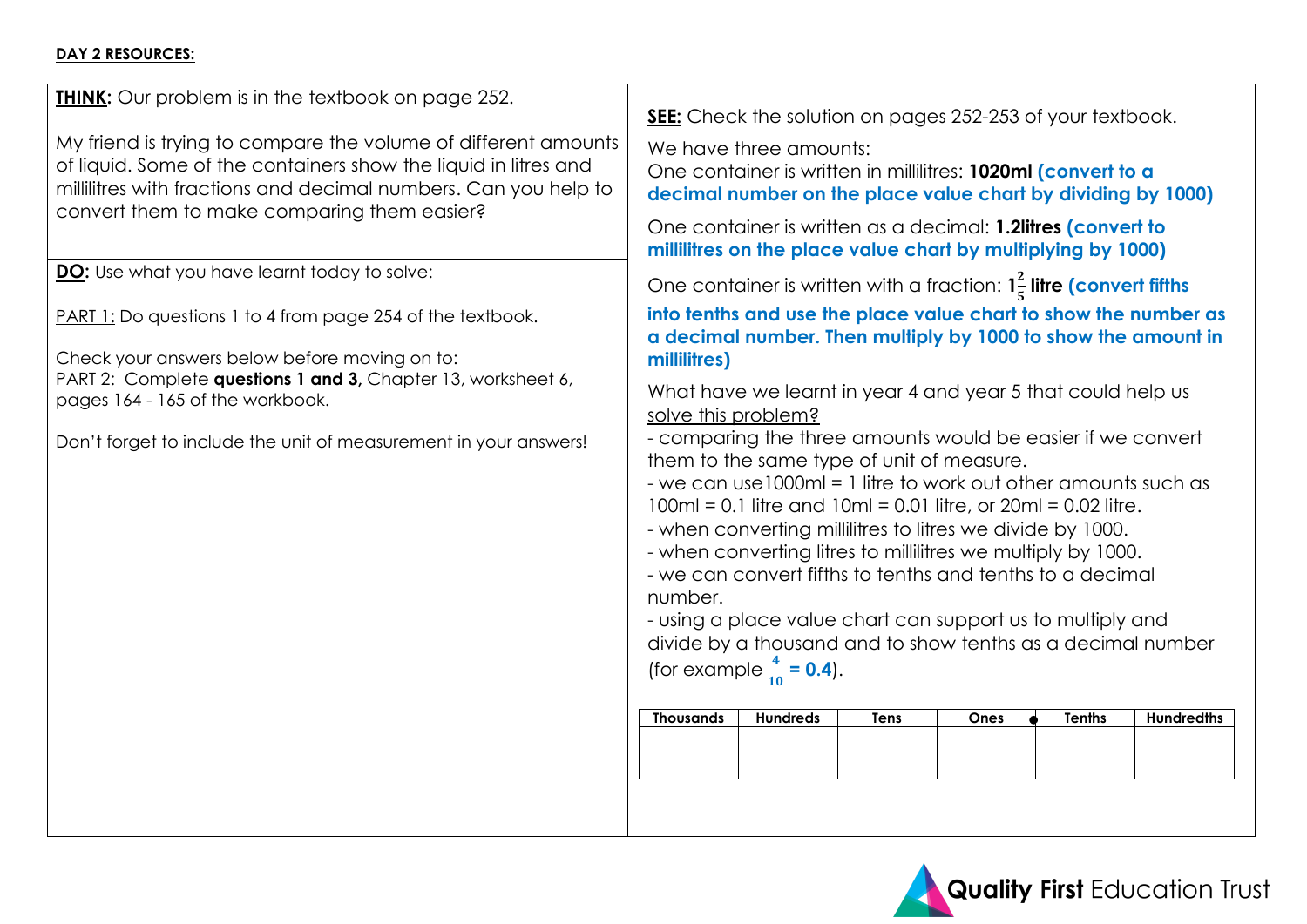#### **DAY 3 RESOURCES:**

**THINK:** Our problem is in the textbook on page 255.

My friend says pints are used to measure volume in other countries. If you know that 1 pint is about 568ml can you convert 4 pints into millilitres?

**DO:** Use what you have learnt today to solve:

PART 1: Do the questions on page 256 of the textbook.

Check your answers below before moving on to: PART 2: Complete workbook, Chapter 13, Worksheet 7, on pages 166-167. DO NOT DO QUESTION 2C.

**SEE:** Look the different solutions on pages 255-256 of your textbook.

*Before this lesson watch the recap the formal method for year 4* **[multiplication.](https://www.belleville-school.org.uk/our-learning/calculation-videos)**

1 pint in millilitres ≈ 568ml 4 pints in millilitres ≈ **4 x 568ml = 2272ml** Remember the symbol **≈** means 'approximately'.

| 100 ml = $0.11$<br>$200$ ml = 0.2 l                 |
|-----------------------------------------------------|
| $10 \text{ ml} = 0.01 \text{ l}$<br>70 ml = $0.071$ |
| $1 ml = 0.001 l$<br>$2ml = 0.002l$                  |

We can convert millilitres to litres using a place value chart to support our division by 1000 or we can use known facts, such as  $2ml = 0.002$  litres.

5 6 8

 $3<sub>2</sub>$  $240$  $+2000$ 2 2 7 2

**2272ml ÷ 1000 = 2.272 litres**

**Remember when we convert from ml to L we divide by 1000. All our digits move 3 places to the right.**

| <b>Thousands</b> | <b>Hundreds</b> | Tens | Ones | <b>Tenths</b> | <b>Hundredths</b> | <b>Thousandths</b> |
|------------------|-----------------|------|------|---------------|-------------------|--------------------|
|                  |                 |      |      |               |                   |                    |

A place value chart also helps us to estimate millilitres to the nearest 10ml. Remember; the **ones number** tells us whether to round up or down.

**2272ml rounds to 2270ml.**

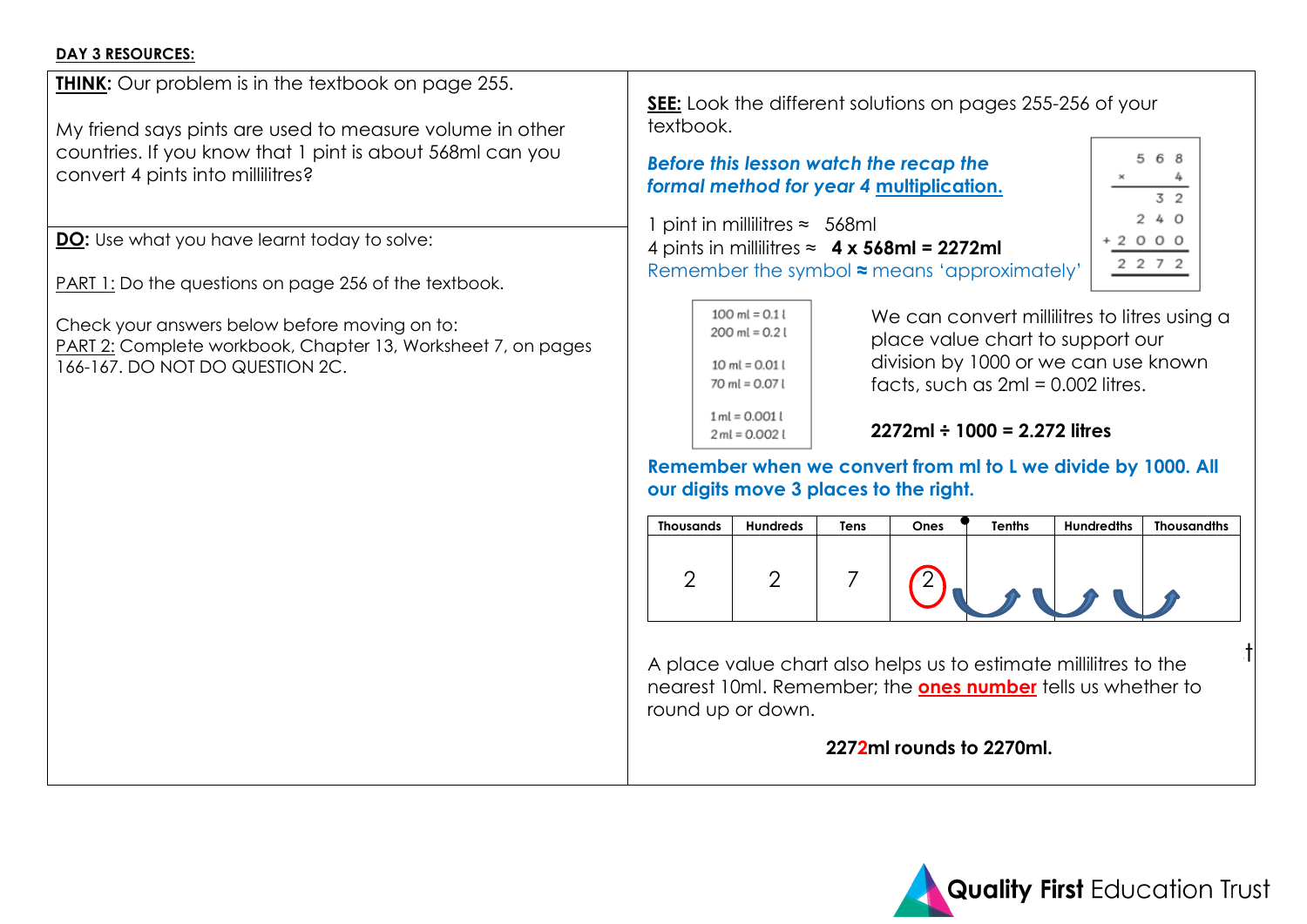## **DAY 4 RESOURCES:**

**THINK:** Our problem is in the textbook on page 257.

My friend needs to get 2 pints of milk for his mum but the cartons only come in 500 ml or 250ml.

Can you help him convert the volume?

**DO:** Use what you have learnt today to solve:

PART 1: Do the questions on page 258 of the textbook.

Check your answers below before moving on to: PART 2: Complete workbook, Chapter 13, Worksheet 8 on page 168.

**SEE:** Look at the solutions on pages 257-258 of your textbook.

Watch the lesson [video.](https://vimeo.com/429234583/998a9eb08f)

## *Before this lesson watch the recap the formal method for year 4* **[multiplication.](https://www.belleville-school.org.uk/our-learning/calculation-videos)**

Remember 1 pint in millilitres  $\approx$  568ml so 2 pints ≈ 2 x 568ml **(or you could add 568 + 568 = 1136ml)**

We are trying to get 'about 2 pints' using the cartons containing 500ml and 250ml.

```
500ml + 500ml + 250ml = 1250ml
```
**2 large cartons + 1 small carton** of milk would be enough milk if we needed 'about 2 pints'.

Estimating the amounts could help us.

We could round 1 pint of milk to estimate the amount we need. 568ml ≈ 600ml

2 x 600ml = 1200ml (that would be **more than 2 pints,** so that would be more than enough milk).

This would be more useful than rounding the final amount as 1136ml ≈ 1100ml (that would be **less than 2 pints,** so would not be enough).



|   |         | 568 |    |  |
|---|---------|-----|----|--|
| × |         |     | 2  |  |
|   |         |     | 16 |  |
|   |         | 120 |    |  |
|   | +1000   |     |    |  |
|   | 1 1 3 6 |     |    |  |
|   |         |     |    |  |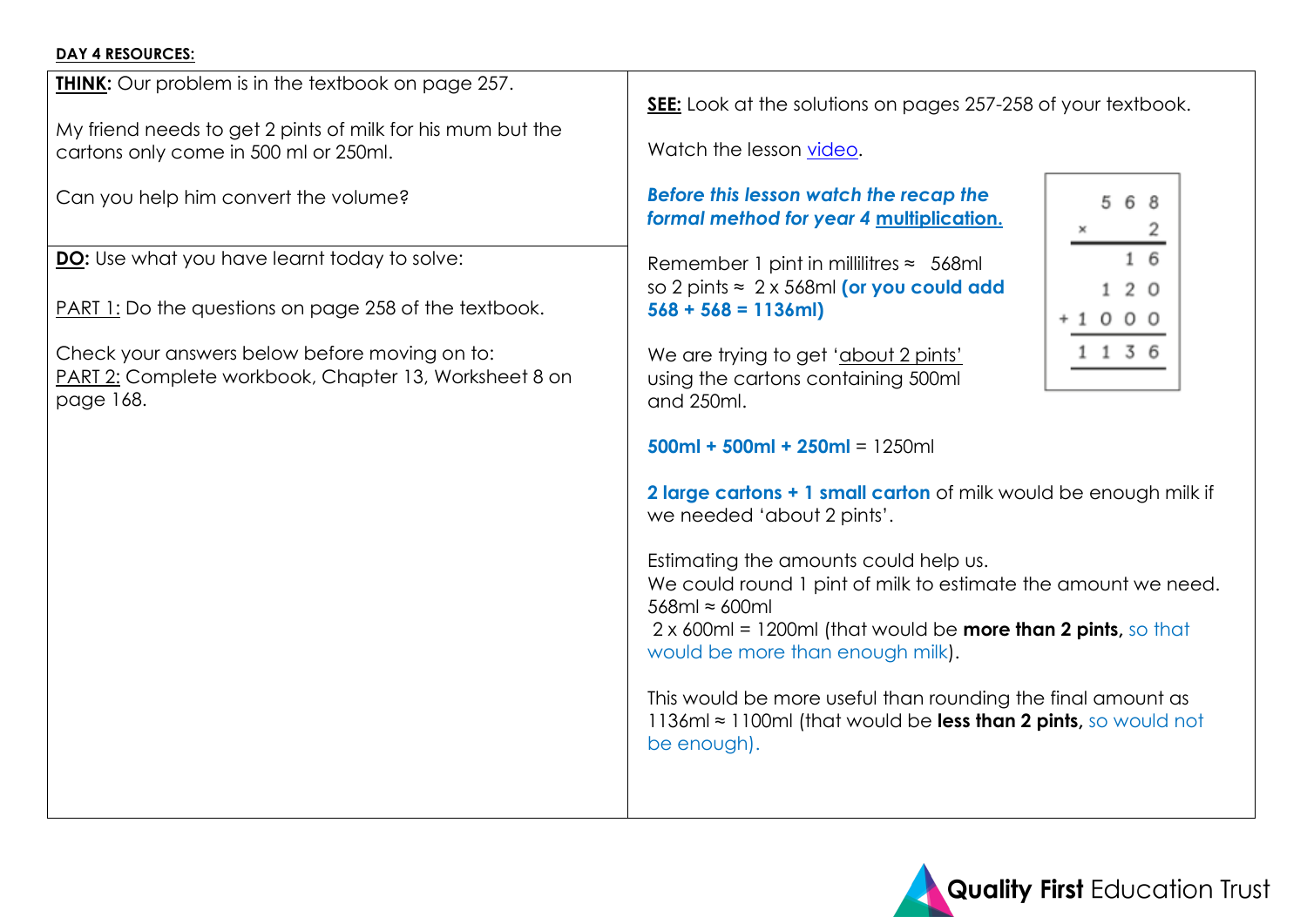## **DAY 5 RESOURCES:**

**THINK:** Our problem is in the textbook on page 259.

Could you find how much mango juice there was at the beginning?

**DO:** Use what you have learnt today to solve:

PART 1: Do questions 1 and 2 on page 261 of the textbook.

Check your answers below before moving on to: PART 2: Complete workbook, Chapter 13, Worksheet 9 on pages 169-172.

**If you find these problems tricky draw the bar models for each question to show how the problems start instead of solving them completely and share those with your teacher.**

**SEE:** Check the solution on page 260 of your textbook. Watch the lesson [video.](https://vimeo.com/429311038/12e7de5e31) Draw a bar model to show the problem.

The first bit of important information is that there is 3 times as much mango juice as lime juice.

In the beginning: Mango juice is 3 times the amount of lime juice.

| <b>MANGO</b> |  |  |
|--------------|--|--|
| <b>LIME</b>  |  |  |

At the end: **After using 270ml of both juices,** the mango juice was 9 times the amount of lime juice so our mango bar is now made of  $270ml + 9$  units.



If we divide the mango bar up to show 270ml + 9 units we can see that there were 12 units of mango juice at the start and we can use that to calculate 1 unit.

 $270 \text{ ml} = 3 \text{ units}$ 1 unit =  $270 \div 3 = 90$ , so 1 unit = 90 ml.  $12 \times 90$  ml = 1080 ml = 1 litre 80ml